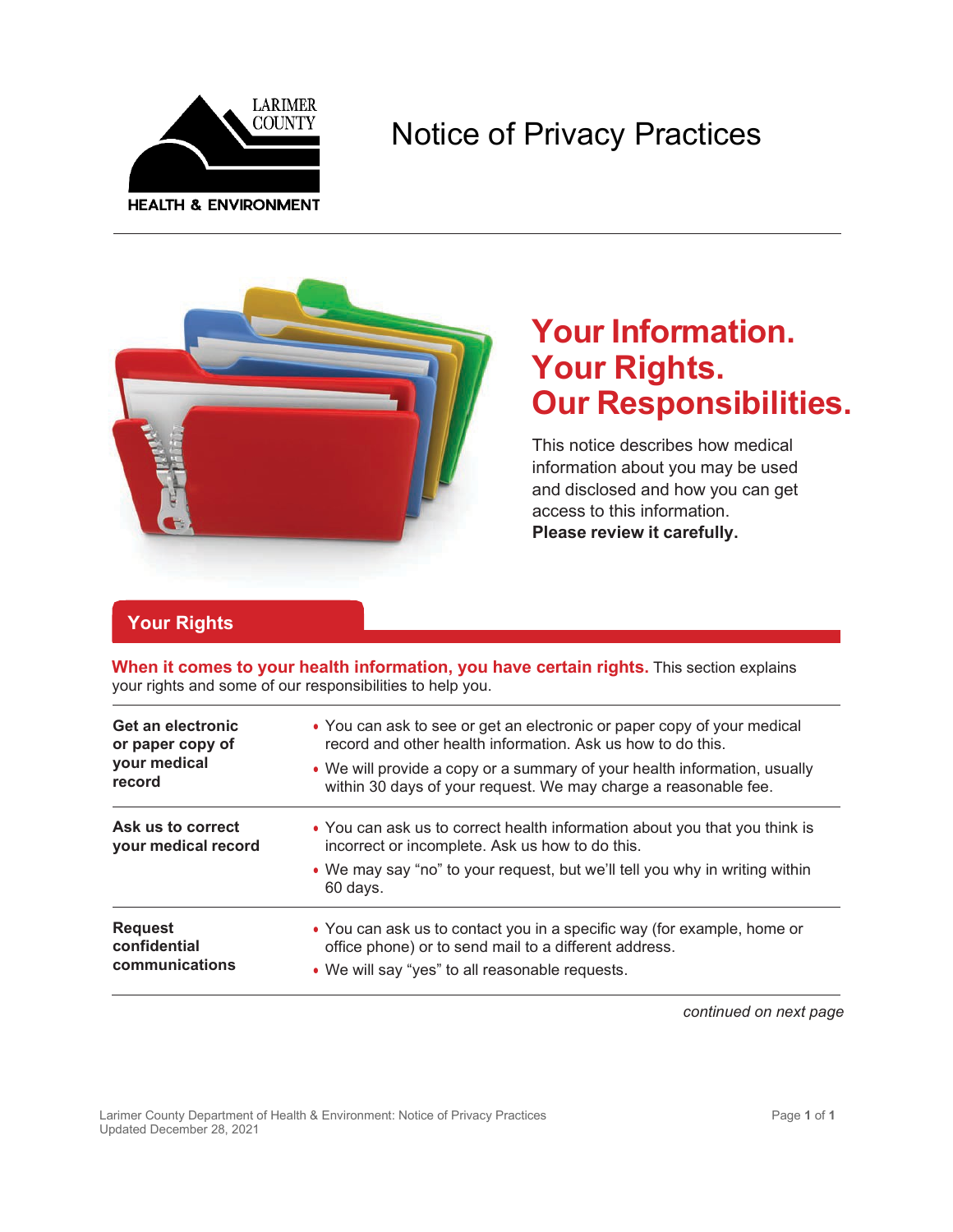| Your Rights continued                                               |                                                                                                                                                                                                                                                                                                                                                                                                                                                                                                                                                                                |  |
|---------------------------------------------------------------------|--------------------------------------------------------------------------------------------------------------------------------------------------------------------------------------------------------------------------------------------------------------------------------------------------------------------------------------------------------------------------------------------------------------------------------------------------------------------------------------------------------------------------------------------------------------------------------|--|
| Ask us to limit what<br>we use or share                             | • You can ask us not to use or share certain health information for<br>treatment, payment, or our operations.<br>• We are not required to agree to your request, and we may say "no" if<br>it would affect your care.                                                                                                                                                                                                                                                                                                                                                          |  |
|                                                                     | . If you pay for a service or health care item out-of-pocket in full, you can<br>ask us not to share that information for the purpose of payment or our<br>operations with your health insurer.<br>• We will say "yes" unless a law requires us to share that information.                                                                                                                                                                                                                                                                                                     |  |
| Get a list of those with<br>whom we've shared<br><b>information</b> | • You can ask for a list (accounting) of the times we've shared your health<br>information for six years prior to the date you ask, who we shared it with,<br>and why.                                                                                                                                                                                                                                                                                                                                                                                                         |  |
|                                                                     | . We will include all the disclosures except for those about treatment,<br>payment, and health care operations, and certain other disclosures (such<br>as any you asked us to make). We'll provide one accounting a year for<br>free but will charge a reasonable fee if you ask for another one within 12<br>months.                                                                                                                                                                                                                                                          |  |
| Get a copy of<br>this privacy<br>notice                             | • You can ask for a paper copy of this notice at any time, even if you have<br>agreed to receive the notice electronically. We will provide you with a<br>paper copy promptly.                                                                                                                                                                                                                                                                                                                                                                                                 |  |
| <b>Choose</b><br>someone to act<br>for you                          | • If you have given someone medical power of attorney or if someone is<br>your legal guardian, that person can exercise your rights and make<br>choices about your health information.                                                                                                                                                                                                                                                                                                                                                                                         |  |
|                                                                     | . We will make sure the person has this authority and can act for you<br>before we take any action.                                                                                                                                                                                                                                                                                                                                                                                                                                                                            |  |
| File a complaint if<br>you feel your rights<br>are violated         | • You can complain if you feel we have violated your rights by contacting<br>Larimer County's HIPAA Privacy Officer at, 200 West Oak, 4th Floor, Fort<br>Collins, Colorado 80521; 970-498-7144; or privacyofficer@larimer.org<br>• You can file a complaint with the U.S. Department of Health and Human<br>Services Office for Civil Rights by sending a letter to 200 Independence<br>Avenue, S.W., Washington, D.C. 20201, calling 1-877-696-6775, or<br>visiting www.hhs.gov/ocr/privacy/hipaa/complaints/.<br>• We will not retaliate against you for filing a complaint. |  |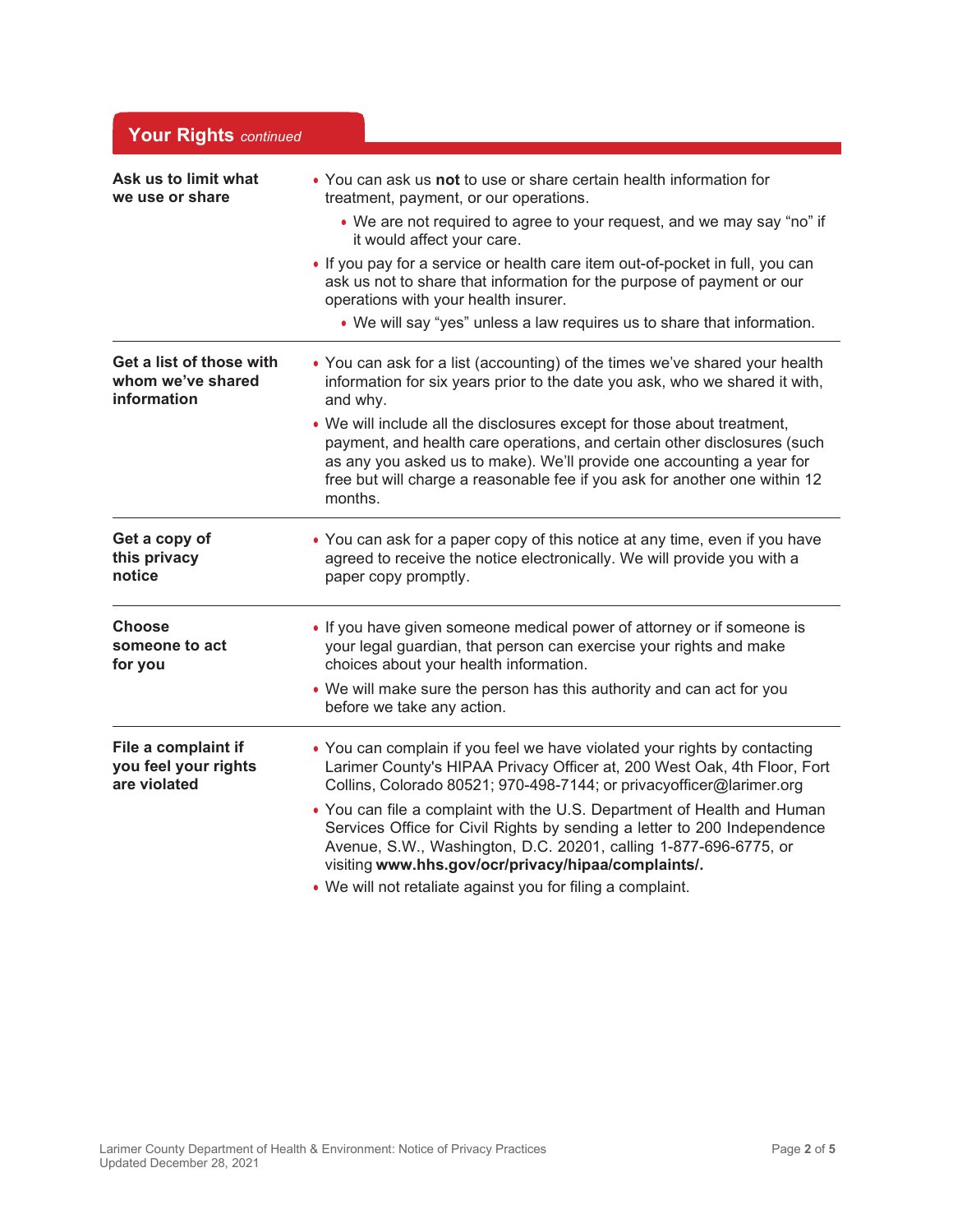**For certain protected health information, you have choices about what we share.** If you have a clear preference for how we share your information in the situations described below, let us know.

| In these cases, you have<br>both the right and<br>choice to tell us to: | • Share information with your family, close friends, or others involved<br>in your care                                                                                                                                                                                                        |  |  |
|-------------------------------------------------------------------------|------------------------------------------------------------------------------------------------------------------------------------------------------------------------------------------------------------------------------------------------------------------------------------------------|--|--|
|                                                                         | • Share information in a disaster relief situation                                                                                                                                                                                                                                             |  |  |
|                                                                         | • Include your information in a hospital directory                                                                                                                                                                                                                                             |  |  |
|                                                                         | • Contact you for fundraising efforts                                                                                                                                                                                                                                                          |  |  |
|                                                                         | If you are not able to tell us your preference, for example if you are<br>unconscious, we may go ahead and share your information if we believe<br>it is in your best interest. We may also share your information when<br>needed to lessen a serious and imminent threat to health or safety. |  |  |
| In these cases we never                                                 | • Marketing purposes                                                                                                                                                                                                                                                                           |  |  |
| share your information<br>unless you give us                            | • Sale of your information                                                                                                                                                                                                                                                                     |  |  |
| written permission:                                                     | • Most sharing of psychotherapy notes                                                                                                                                                                                                                                                          |  |  |
| In the case of fundraising:                                             | • We may contact you for fundraising efforts, but you can tell us not to<br>contact you again.                                                                                                                                                                                                 |  |  |

## **Our Uses and Disclosures**

**How do we typically use or share your health information?** We typically use or share your health information in the following ways.

| <b>Treat you</b>                 | • We can use your health information<br>and share it with other professionals<br>who are treating you.                       | <b>Example:</b> A doctor treating you for<br>an injury asks another doctor about<br>your overall health condition.  |
|----------------------------------|------------------------------------------------------------------------------------------------------------------------------|---------------------------------------------------------------------------------------------------------------------|
| <b>Run our</b><br>organization   | • We can use and share your health<br>information to run our practice, improve your<br>care, and contact you when necessary. | <b>Example:</b> We use health<br>information about you to manage<br>your treatment and services.                    |
| <b>Bill for your</b><br>services | • We can use and share your health<br>information to bill and get payment from<br>health plans or other entities.            | <b>Example:</b> We give information<br>about you to your health insurance<br>plan so it will pay for your services. |

*continued on next page*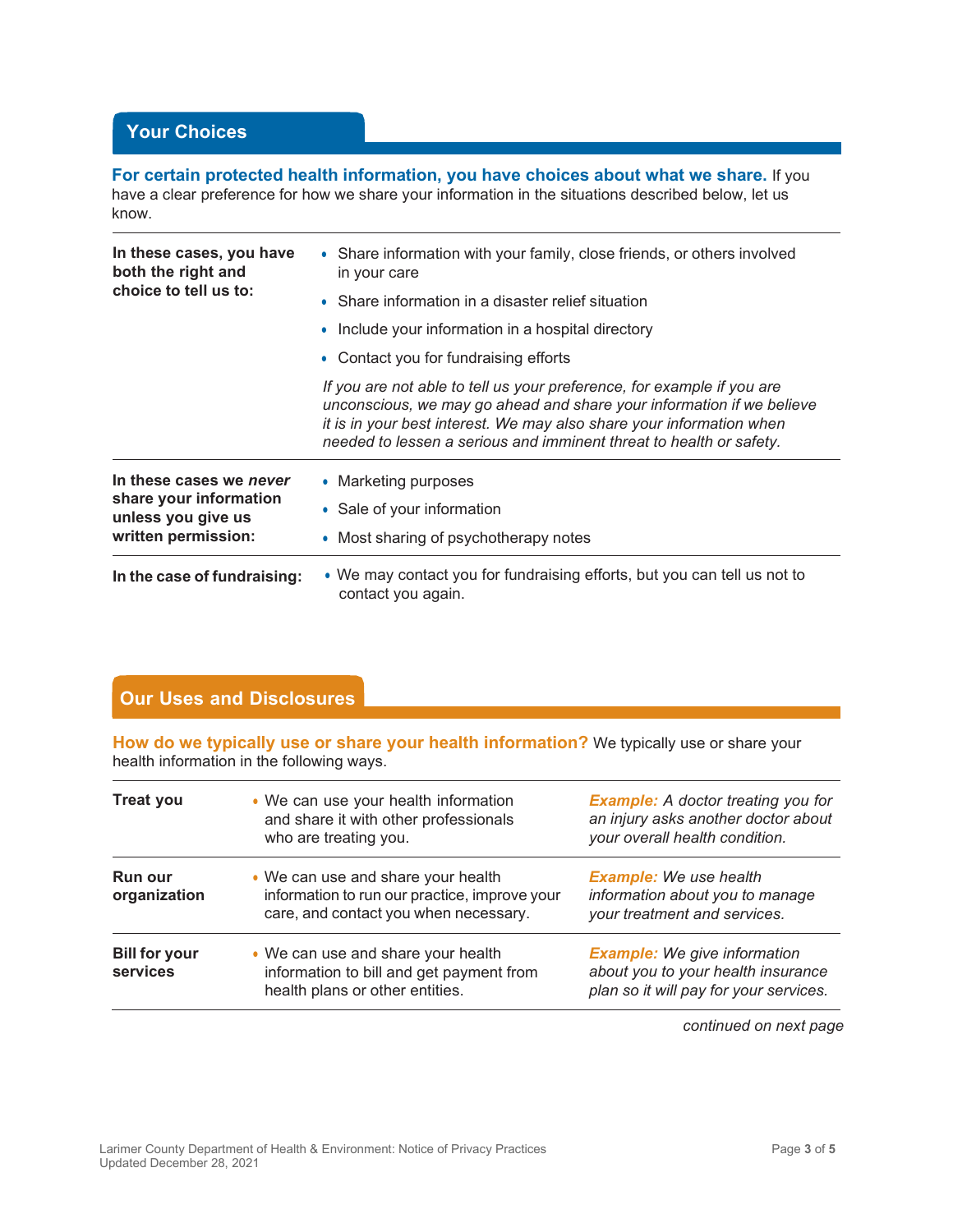**How else can we use or share your health information?** We are allowed or required to share your information in other ways – usually in ways that contribute to the public good, such as public health and research. We have to meet many conditions in the law before we can share your information for these purposes. For more information see: **[www.hhs.gov/ocr/privacy/hipaa/understanding/consumers/index.html](http://www.hhs.gov/ocr/privacy/hipaa/understanding/consumers/index.html).**

| Help with public health<br>and safety issues                                                  | • We can share health information about you for certain situations such as:<br>• Preventing disease<br>• Helping with product recalls<br>• Reporting adverse reactions to medications<br>• Reporting suspected abuse, neglect, or domestic violence<br>• Preventing or reducing a serious threat to anyone's health or safety                          |  |
|-----------------------------------------------------------------------------------------------|--------------------------------------------------------------------------------------------------------------------------------------------------------------------------------------------------------------------------------------------------------------------------------------------------------------------------------------------------------|--|
| Do research                                                                                   | • We can use or share your information for health research.                                                                                                                                                                                                                                                                                            |  |
| <b>Comply with the law</b>                                                                    | • We will share information about you if state or federal laws require it, including<br>with the Department of Health and Human Services if it wants tosee that we're<br>complying with federal privacy law.                                                                                                                                           |  |
| Respond to organ and<br>tissue donation requests                                              | • We can share health information about you with organ procurement<br>organizations.                                                                                                                                                                                                                                                                   |  |
| Work with a medical<br>examiner or funeral director                                           | • We can share health information with a coroner, medical examiner, or<br>funeral director when an individual dies.                                                                                                                                                                                                                                    |  |
| <b>Address workers'</b><br>compensation, law<br>enforcement, and other<br>government requests | • We can use or share health information about you:<br>• For workers' compensation claims<br>• For law enforcement purposes or with a law enforcement official<br>• With health oversight agencies for activities authorized by law<br>• For special government functions such as military, national security, and<br>presidential protective services |  |
| <b>Respond to lawsuits and</b><br>legal actions                                               | • We can share health information about you in response to a court<br>or administrative order, or in response to a subpoena.                                                                                                                                                                                                                           |  |

*We do not create or manage a hospital directory.*

*We do not create or maintain psychotherapy notes.*

*If we have HIV or substance use information about you, we cannot release that information without a* special, signed, written authorization from you. In order to disclose these types of records for purposes of *treatment, payment or health care operations, we will have to have both your signed consent and a special written authorization that complies with the law governing HIV or substance use records.*